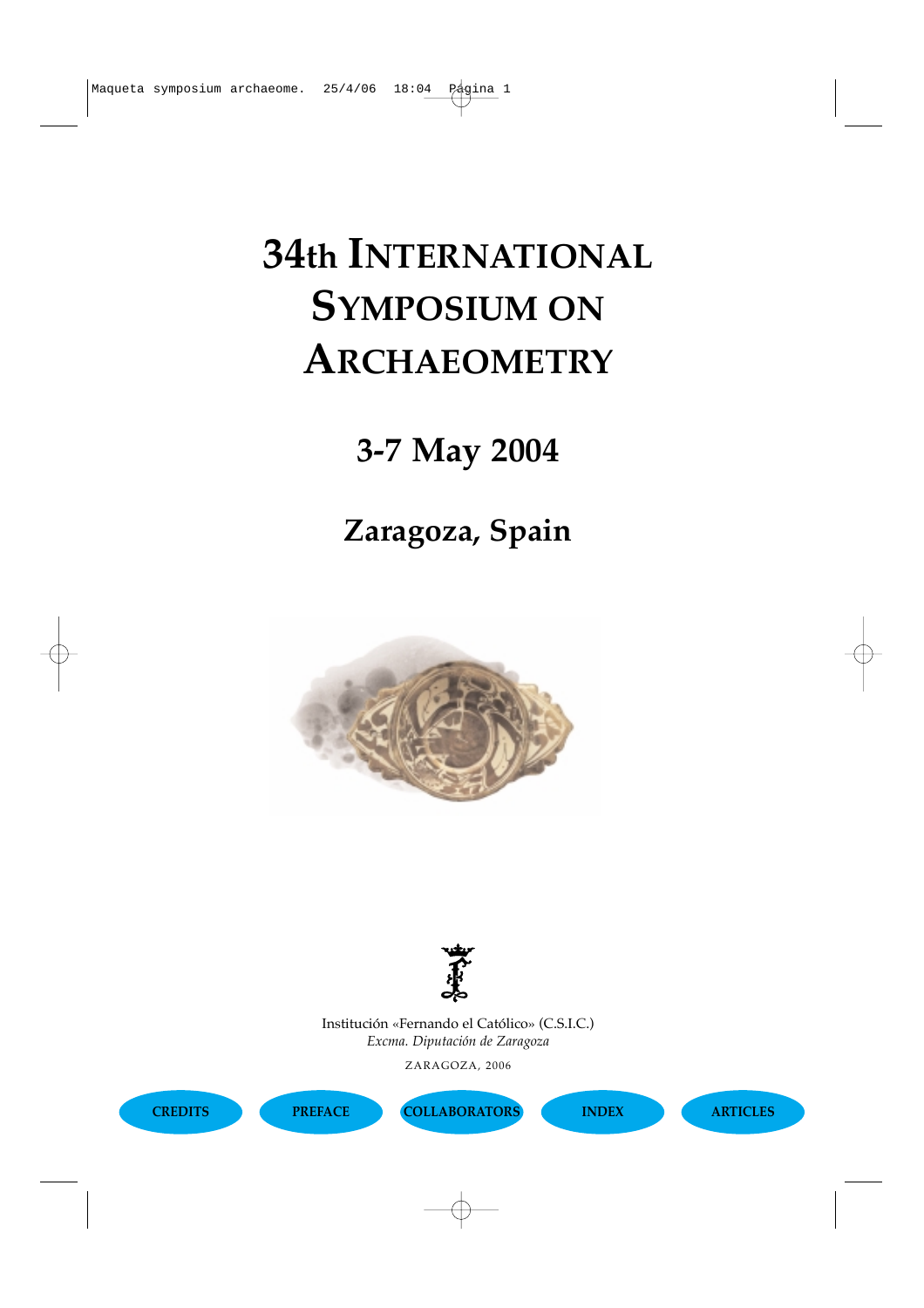### **IRON SMELTING SLAG FORMATION AT TELL HAMMEH (AZ-ZARQA), JORDAN**

#### **Xander VELDHUIJZEN and Thilo REHREN**

Institute of Archaeology, University College London, United Kingdom

#### **1. ARCHAEOLOGICAL BACKGROUND**

At Tell Hammeh (az-Zarqa), Jordan, a wide range of metallurgical debris from an early iron smelting operation (ca. 930 CalBC) was excavated (van der Steen 1997; van der Steen 1997; van der Steen 2001; van der Steen 2001; van der Steen 2001; van der Steen 2003; van der Steen 2003; van der Steen 2003; Veldhuijzen 1998; Veldhuijzen 1998; Veldhuijzen 1998; Veldhuijzen 2000; Veldhuijzen and van der Steen 1999; Veldhuijzen and van der Steen 1999; Veldhuijzen and van der Steen 2000). Tell Hammeh is a relatively small site in northern Jordan, located where the Zarqa river valley opens into the Jordan Valley. It is close to several of the larger tells in this part of the Jordan Valley as well as the main iron ore deposit of the wider region at Mugharet al-Warda (Abu-Ajamieh *et al.* 1988; Bender 1968).

Several periods have been attested at the site, starting with Chalcolithic (ca. 4500-3000 BC) and Early Bronze Age (ca. 3000-2000 BC) material, followed by more substantial layers of Late Bronze Age (ca. 1600-1150 BC) material, to Iron Age I (ca. 1150-1000/900 BC) and Iron Age II (ca. 1000/900- 586 BC) (van der Steen 2003).

It is at the transition of Iron Age I and Iron Age II that metallurgical activity took place at the site. As iron production finds predating the Roman period are very rare in the Near East, Hammeh allows a unique insight into the earliest developments of iron smelting technology in this region.

#### **2. THE IRON PRODUCTION PHASE**

The large deposit of iron production debris at Hammeh forms a stratigraphically well defined phase. It has a complex internal layering, possibly indicating seasonal activity over an extended period of time.

Based on elevation levels of the remaining tell, half or more of the original production area may have been lost due to bulldozer activity. Less

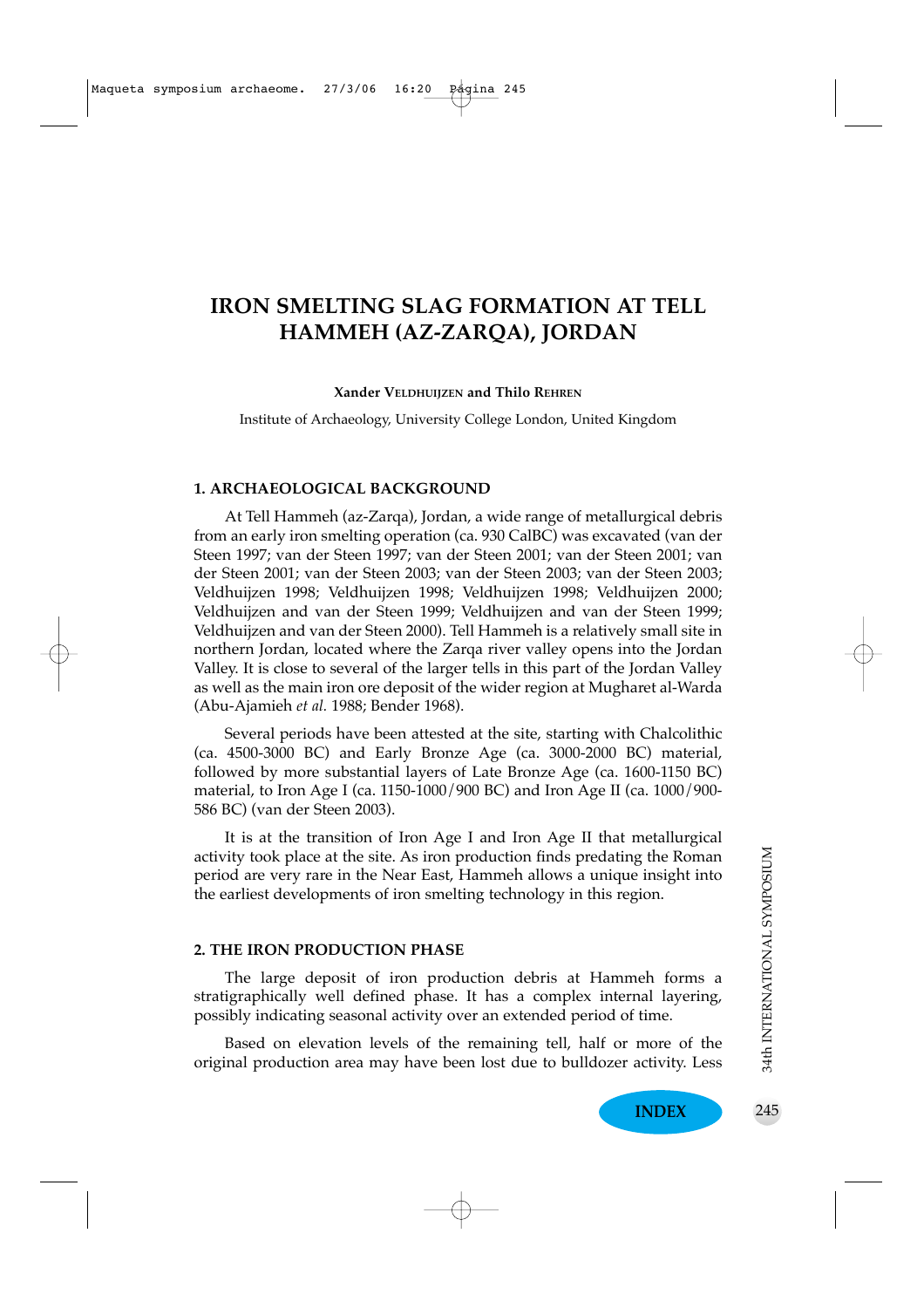than 7% of the projected production area has been excavated, yielding roughly 500 kg of slag. The excavated area reveals no indication of domestic or non-metallurgical use of the site, nor of any distinct activity areas, except possible furnace structures.

Radiocarbon analysis of two charcoal samples (identified by Eleni Asouti as olive wood (*Olea europaea*), pers. comm.), provides a date at 930/910 Cal BC (±40 years; 1 sigma ranges of 1000-900 and 940-850 Cal BC; AMS Analysis with C13-C12 correction). With due caution (see: "van Strydonck *et al.* 1999), these dates place Hammeh among the earliest known finds of iron smelting in the Near East (Pleiner 2000; Pleiner 2000; Pleiner 2000; Snodgrass 1980 p.338; Waldbaum 1999). Taking these dates as a *terminus post quem*, production at Hammeh may cover a period from around 910 BC to ca. 800 BC.

#### **3. CLASSIFICATION**

Initial classification of the finds took place during excavation, based on macroscopic features that can be observed in the field such as colour, shape, presence or absence of rust, flow patterns, and surface inclusions (Bachmann 1982 p. 2-6; pers. comm.; Sperl 1980; Sperl 1980). This was examined further using various laboratory techniques (Veldhuijzen and Rehren 2005).

Several types of material were identified, the bulk consisting of slag and tuyère fragments. The slag types range from black/grey, free flowing slag (tap slag; ca. 50%), through less dense glassy slag (possible ceramic origin) and plano/concavo-convex slag-cakes (furnace bottom and possible primary smithing) to rusty lumps (bloomery furnace mess; ca. 45%). The non-slag material ranges from tuyère fragments (approx. 350) to charcoal and possible furnace structures. The tuyère fragments are characterised by a vitrified nozzle and a 5 x 5 cm square section with a 1 cm bore (Veldhuijzen in press).

#### **4. SLAG FORMATION**

AAnalyses of the main type of slag demonstrate that clay is a major contributor to the slag formation in the Hammeh iron smelting process (Veldhuijzen 2003; See also: Serneels and Crew 1997; Crew 2000).

Mass balance calculations, based on a haematite ore sample from Warda and smelting tap slag from Hammeh (see table 1), indicate that 100 kg of ore contain theoretically enough wüstite (FeO) to enable the production of ca. 48 kg metallic iron, while retaining 38 kg of slag of an iron oxide level comparable to the Hammeh slag. Other oxide components in this theoretical slag, however, do not match the actual slag composition, particularly in their lime content, which is too high, and alumina levels, which are too low. The addition of a further ca. 20 kg of local and tuyère clay to the system,

246 **INDEX**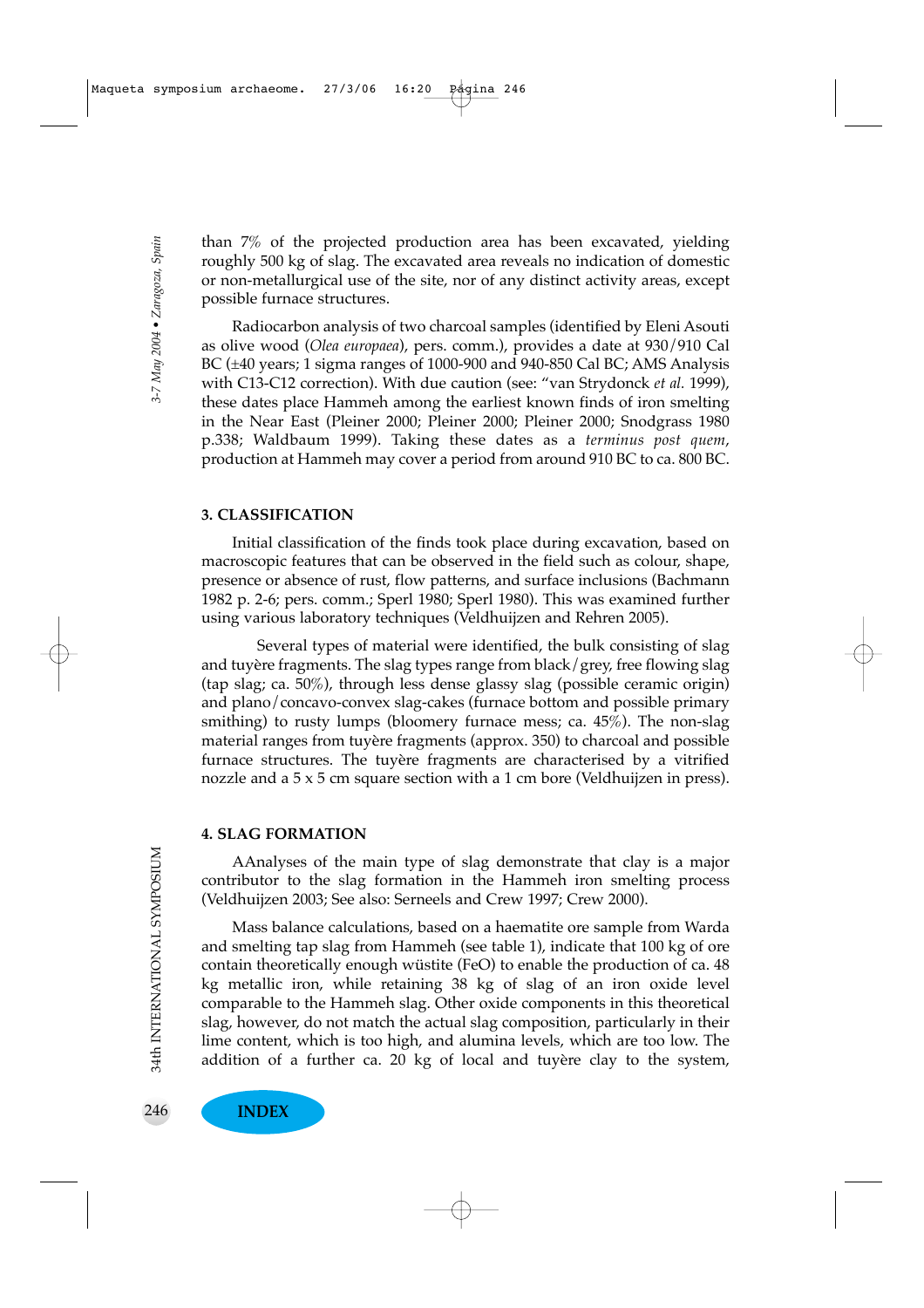simulating the absorption of furnace wall and tuyère material, balances the theoretical and archaeological slag composition much more closely.

|                                            | SiO <sub>2</sub> | AI <sub>2</sub> O <sub>3</sub> | FeO   | TiO <sub>2</sub> | MnO   CaO |       | MgO  | K <sub>2</sub> O | $P_2O_5$ | s    |
|--------------------------------------------|------------------|--------------------------------|-------|------------------|-----------|-------|------|------------------|----------|------|
| Mugharet al-Warda Ore                      | 8.50             | 0.38                           | 82.32 | 0.07             | 0.05      | 8.29  | 0.15 | 0.03             | 0.21     | 0.00 |
| Local Clay/Tuyère<br>average (3 samples)   | 58.76            | 12.13                          | 5.05  | 1.05             | 0.05      | 17.04 | 2.54 | 2.82             | 0.32     | 0.24 |
| Hammeh Tap Slag<br>average (6 samples)     | 24.05            | 5.47                           | 52.80 | 0.31             | 1.32      | 11.26 | 2.30 | 0.74             | 1.42     | 0.33 |
| Hypothetical slag<br>ceramic-free          | 22.98            | 1.03                           | 52.20 | 0.18             | 0.15      | 22.39 | 0.41 | 0.09             | 0.56     | 0.00 |
| Hypothetical slag<br>with ca 20 kg ceramic | 26.31            | 3.65                           | 52.37 | 0.36             | 0.08      | 15.19 | 0.86 | 0.77             | 0.35     | 0.06 |

**Table 1.** Main components of Hammeh slag formation related materials (Warda ore, local clay and tuyère ceramic), actual Hammeh slag, hypothetical ceramic-free slag and hypothetical slag with ca. 20 kg of ceramic contribution. Results are expressed in weight % and normalised to 100%. Samples were measured by (P)ED-XRF on Spectro XLab Pro 2000 with "Slag\_fun" calibration method (Veldhuijzen 2003). See text for details on hypothetical slag composition.

This addition though reduces the iron metal yield to ca. 33 kg, i.e. less than 2/3 of the amount calculated without the addition of ceramic. While there is little doubt that a major ceramic contribution did in fact occur during the smelting operation, one wonders why the design in particular of the tuyères was done in such a way as to actually promote the absorption of ceramic material, which reduces the iron yield.

#### **5. DISCUSSION**

One possible explanation for this seemingly counter-productive feature may be found in the relevant phase diagram CaO-FeO-SiO<sub>2</sub> (see figure 1), and in particular in the morphology of the liquidus surface of this system.

The hypothetical ceramic-free slag has been calculated to about 20  $\text{wt}\%$  $\mathrm{SiO}_{2}$ , 50 wt% FeO and 20 wt% CaO; alumina being a major contributor to the remaining 10 wt%, but not exceeding 2 wt% on its own. Reducing such a slag to its three main components (or rather six, adding  $Al_2O_3$  to  $SiO_2$ , MnO to FeO and MgO to CaO) and plotting it into the phase diagram indicates a melting temperature in excess of 1250 °C, probably beyond the thermal ability of an early furnace and the thermal refractority of the local clay.

The addition of clay/ceramic to the system, in quantities of ca. 1/5 of the ore weight, lowers the estimated liquidus temperature to around 1120 °C if not less, much more in line with the assumed performance characteristics of

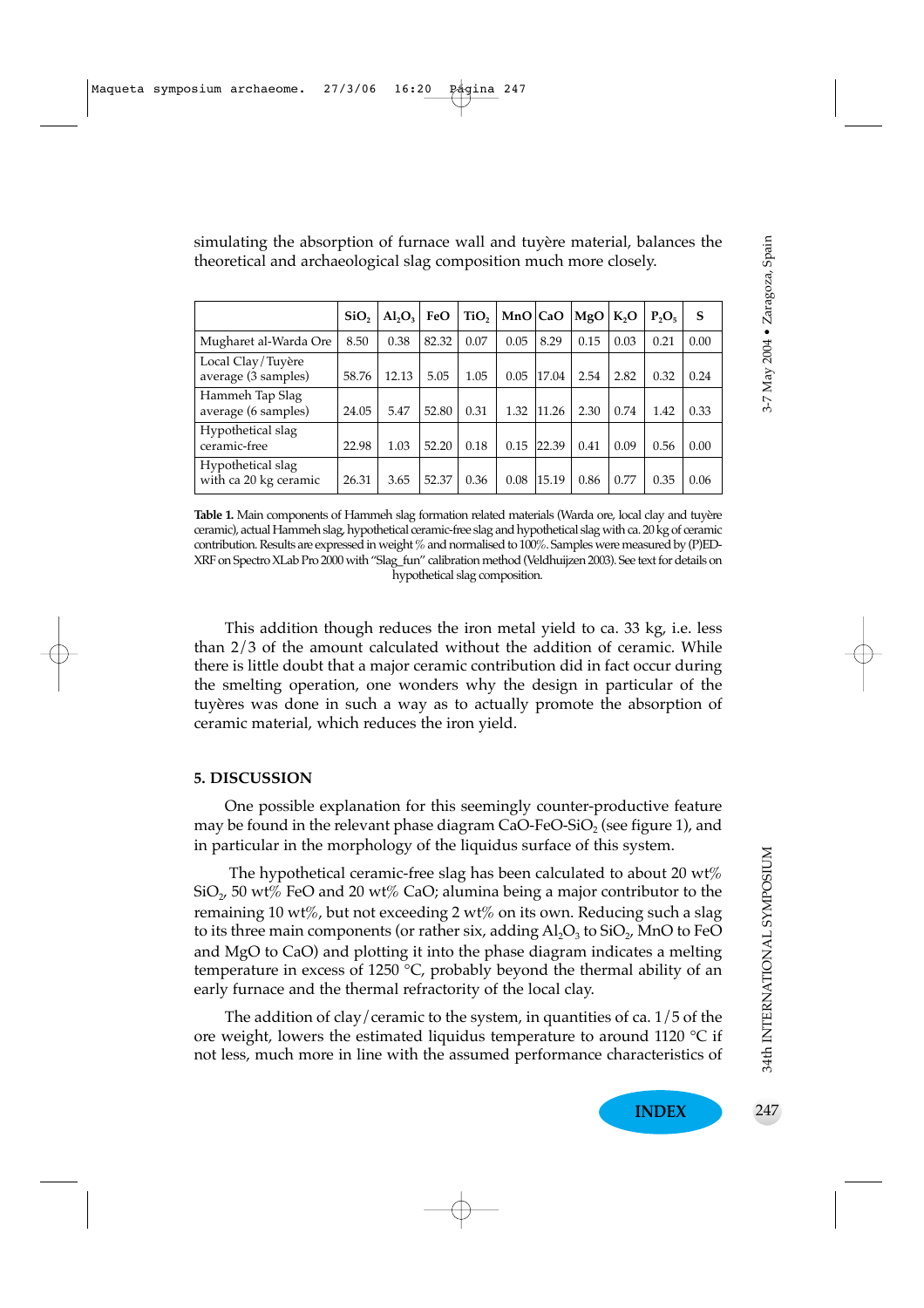

**Figure 1.** CaO-FeO-SiO2 Phase diagram. Plotted are six Hammeh tap slag (in green) and their average composition (yellow), the local ore (red) and average local clay/ceramic composition (light blue), the hypothetical, ceramic free slag (dark blue) and the hypothetical slag when ca. 20 kg of local ceramic is added to the system (purple) (for numerical values see table 1); values are plotted with MgO added to CaO, MnO added to FeO and  $Al_2O_3$  added to SiO<sub>2</sub>.

an early furnace. This difference of ca.  $100\text{ °C}$  makes the difference between thermal survival of the technical ceramic and fuel consumption and sufficient fluidity to allow the metal/slag separation to occur.

#### **ACKNOWLEDGEMENTS**

Excavations at Tell Hammeh (az-Zarqa) are part of the *Deir cAlla Regional Project*, a joint undertaking of Leiden University (the Netherlands) and Yarmouk University (Jordan) in conjunction with the Department of Antiquities of Jordan.

**INDEX**

248

34th INTERNATIONAL SYMPOSIUM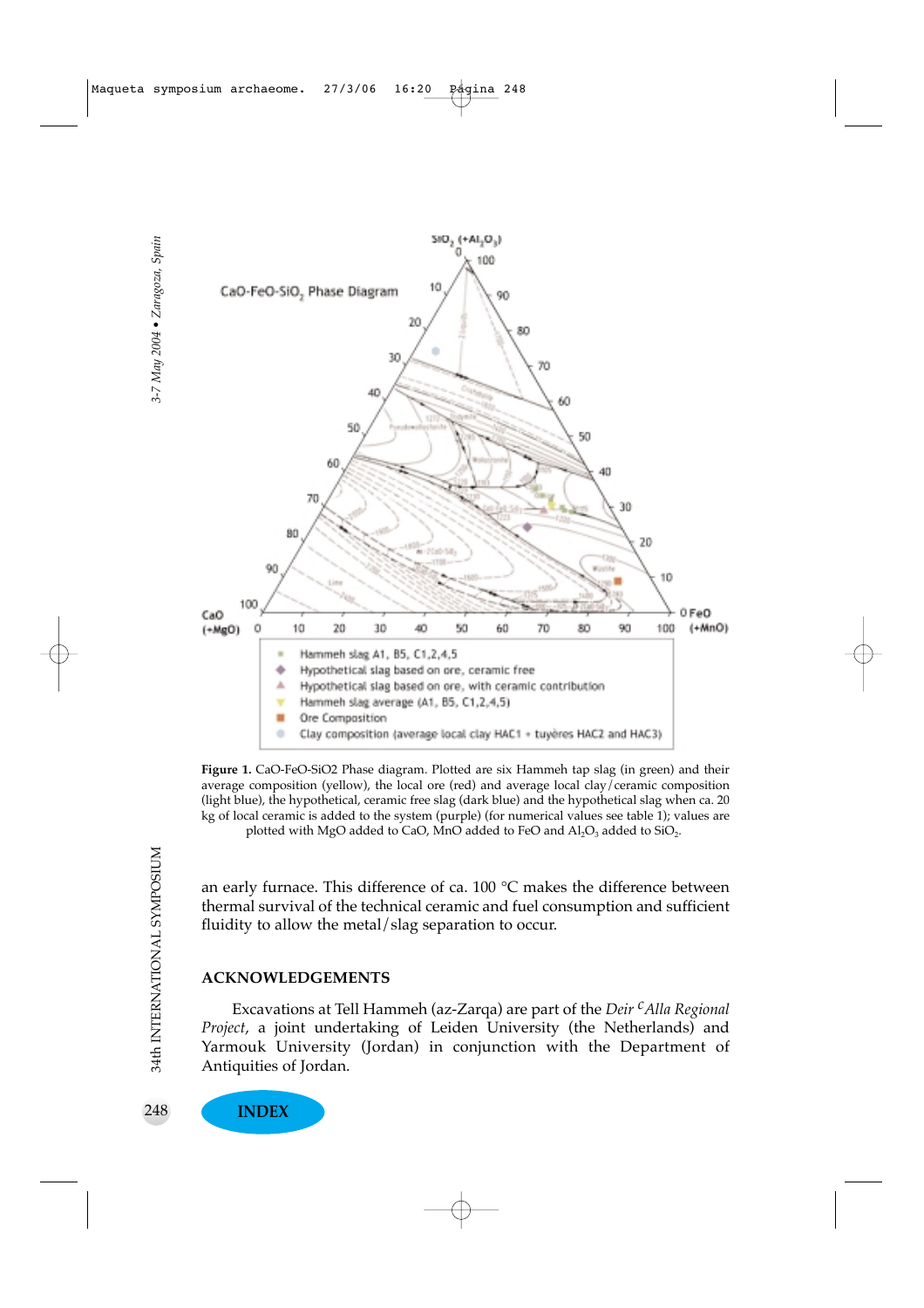Study of the material is part of ongoing PhD research, carried out at the Wolfson Archaeological Science Laboratories, Institute of Archaeology, UCL. It is sponsored by BHP Billiton through the Institute for Archaeo-Metallurgical Studies (IAMS).

#### **REFERENCES**

- Abu-Ajamieh, M.M., Bender, F.K. and Eicher, R.N. 1988. Natural Resources in Jordan, Inventory-Evaluation-Development Program. Amman: Natural Resources Authority .
- Bachmann, H.-G. 1982. The Identification of Slags from Archaeological Sites. Occasional Publication 6 London: Institute of Archaeology Occasional Publication 6.
- Crew, P. 2000. The influence of clay and charcoal ash on bloomery slags. in Tizzoni, C.C. and Tizzoni, M., (Eds). 38-48.
- Pigott, V.C. (1999) The archaeometallurgy of the Asian Old World. Ephrata, Pennsylvania: University Museum, University of Pennsylvania.
- Pleiner, R. 2000. Iron In Archaeology. The European Bloomery Smelters. Praque: Archeologick\_ Ústav Av Cr.
- Serneels, V. and Crew, P. 1997. Ore-slag relationships from experimentally smelted bog-iron ore. in Crew, P. and Crew, S., (Eds). 78-82. Maentwrog: Plas Tan y Bwlch Occasional Paper 3.
- Tizzoni, C.C. and Tizzoni, M. (2000) Il ferro nelle alpi. Giacimenti, miniere e metallurgia dall' antichità al XVI secolo. Atti del convegno/Iron in the alps. Deposits, mines and metallurgy from antiquity to the XVI century. Proceedings of the conference. Bienno: Commune di Bienno.
- van der Steen, E.J. 2001. Excavations at Tell el-Hammeh. Studies in the History and Archaeology of Jordan VII, 229-232.
- van der Steen, E.J. 2003. Tribes and Territories in Transition: the central East Jordan Valley and surrounding regions in the Late Bronze and Early Iron Ages: a study of the sources. Groningen: Rijksuniversiteit Groningen.
- van Strydonck, M., Nelson, D.E., Crombé, P., Bronk Ramsey, C., Scott, E.M., van der Plicht, J. and Hedges, R.E.M. 1999. What's in a 14C Date. Rapport du Groupe de travail : Les limites de méthode du carbone 14 appliquée à l'archéologie, 433-440. Rennes: Mémoires de la Société Préhistorique Française, XXVI, 1999 et Supplément 1999 de la Revue d'Archéométrie.
- Veldhuijzen, H.A. 1998. Early Iron Smelting. Analysis and Interpretation of Late Iron Age Iron Smelting Remains from Tell Hammeh az-Zarqa, Jordan. Leiden: Leiden University, Faculty of Archaeology, unpublished M.A. Thesis.
- Veldhuijzen, H.A. 2003. 'Slag\_Fun' A New Tool for Archaeometallurgy: Development of an Analytical (P)ED-XRF Method for Iron-Rich Materials. PIA (Papers from the Institute of Archaeology) 14, 102-118.
- Veldhuijzen, H.A. 2004 (in press). Technical Ceramics in Early Iron Smelting. The Role of Ceramics in the Early First Millennium BC Iron Production at Tell Hammeh